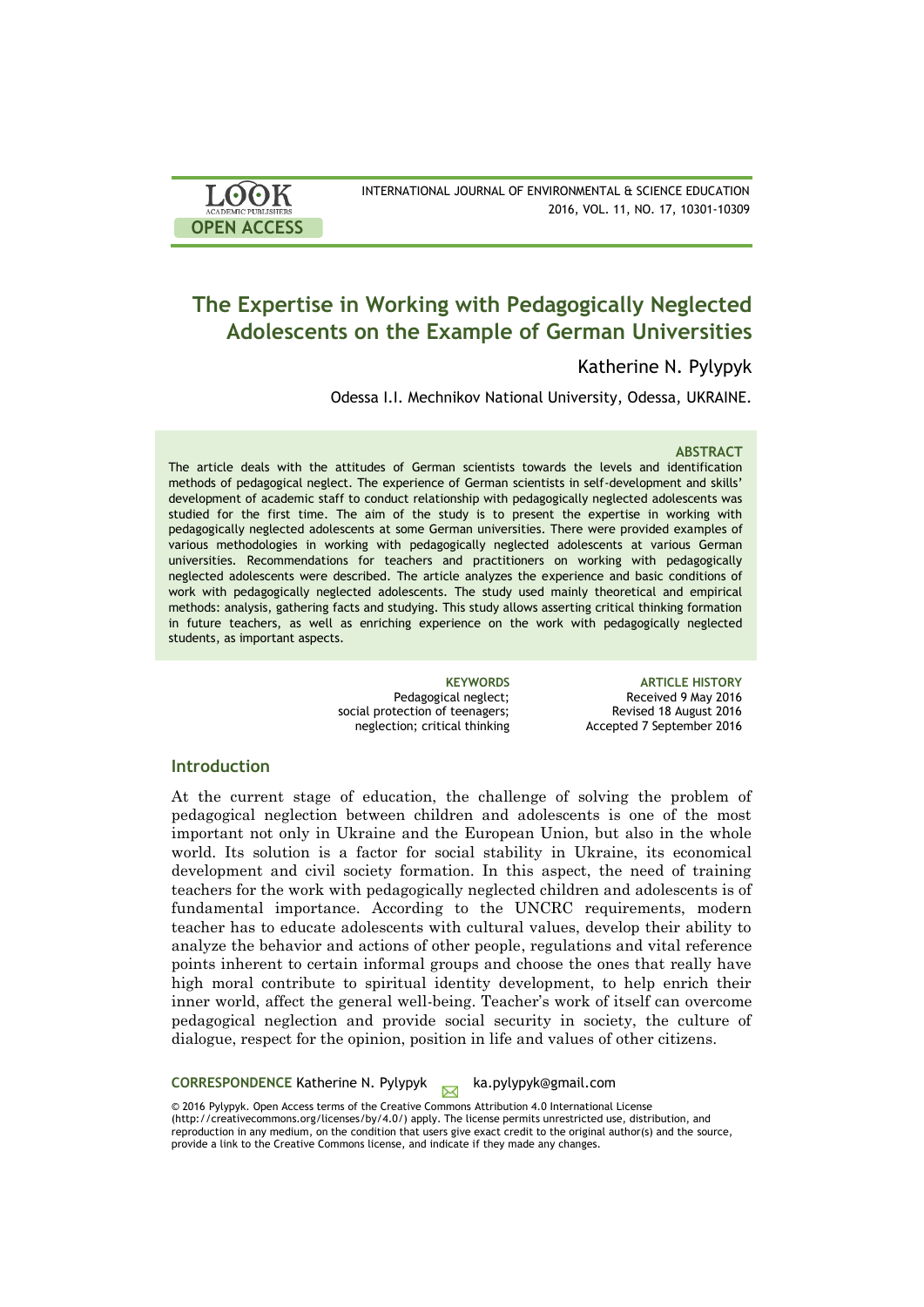The study of scientific sources indicates the extensive experience of the European Union in preparing students for work with pedagogically neglected adolescents. A special role in this process belongs to teachers of foreign languages, because they are able to influent the minds of children and encourage them to take an active understanding of spiritual values, norms and social adequate behavior, actions and activities, to analyze and express their critical assessment during the lessons of language and literature.

German experience is especially important for Ukraine as Germany is marked through a long democratical tradition, aimed to form a citizens' personal independence in condition of maximum responsibility, discipline and organization. In addition, German general education system is extensive and diversive, and, therefore, there is used a variety of tools in the work with pedagogically neglected adolescents.

#### **Literature Review**

The study of German scientists' workings (Bastian, Diepholz & Lindner, 2008; Bathke, 2008; 2009; Böttcher, Bastian & Lenzmann, 2008; Cartledge, Tam & Loe, 2002; Deegener et al., 2009), Deegener & Körner, 2009; Dewe et al., 2001; Ellis, 1989; Fegert, Ziegenhain & Fangerau, 2010; Jordan, 2008; Kraft, 1978; Leeb et al., 2009; Lillig et al., 2007; Nüsken, 2009; Münder, 2007) – reveals that the preparation of future teachers of foreign languages is implemented at following universities: Bielefeld University (land Nordrayn – Westfalen), Eichstätt – Ingolstadt (Bavaria), Giessen (Hesse), Heidelberg, Freiburg (Baden-Wurttemberg ), Jena (Thuringia), Kassel, Marburg (Hesse), Leipzig (Saxony), Munich (Bavaria), Saarbrucken (land Saarland) and Trier universities (Rhineland-Palatinate).

According to the attitude of German scientists such as A. Ellis (1989) & A. Kraft (1978), readiness to work with the pedagogically neglected adolescents is seen as a phenomenon which involves student interest development in this work, their knowledge formation about the peculiarities of pedagogical neglect in general and the specifics of its manifestation in adolescents, as well as the ability to apply effective techniques to overcome this neglect in accordance with the situation that prevailed in class or extracurricular activities. According to scientists, there are three suitable structural components of readiness: axiological, cognitive and reflective.

J. Münder (2007) notes there is a problematic parental behavior that does not comply with conditions of well-being of an adolescent and leads to neglect; it is advisable to develop a scale measuring parental behavior and their impact on children.

The study of numerous works of German scientists, such as Bathke S. A. (2008), Böttcher W., Bastian P. & Lenzmann V. (2008) & Leeb et al. (2009) indicates pedagogical neglect regarded as an adolescent's stable state characterized by unproductive difficulties in social adaptation, negative imitation, poor intelligence, disturbances in self-esteem (he is either underestimated, or overstated), bad manners, somewhere immoral stereotype in communication, alienation from society and family, in some cases even criminal behavior. German scientists emphasized appearance of pedagogical neglect as a result of adults' responsibility. As numerous German studies shown, there is a condition caused by incorrect actions of parents, teachers and psychologists.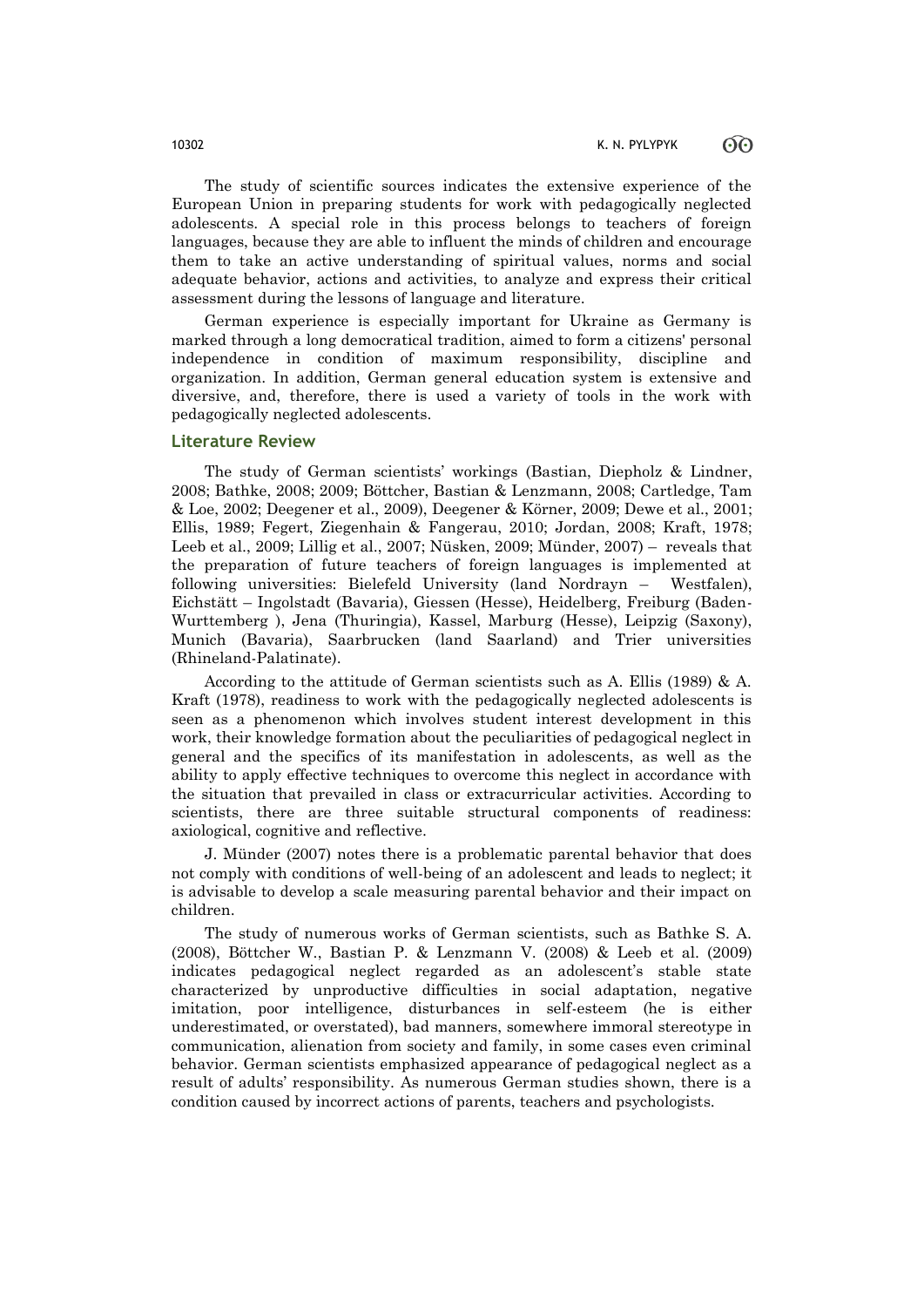#### $\odot$ INTERNATIONAL JOURNAL OF ENVIRONMENTAL & SCIENCE EDUCATION 10303

#### **Aim of the Study**

To identify pedagogical conditions and their appropriate methodological tools to prepare future teachers of foreign languages in German higher education system for the work with pedagogically neglected adolescents.

#### **Research questions**

The overarching research questions of this study was as follows:

Situation analysis in the matter of neglected adolescents;

German scientists' experience in pedagogical work with neglected adolescents;

Future teachers' preparation methodology in Germany;

Categories of teachers' work organization with neglected adolescents at German universities;

Scientific activities and research work of teachers with neglected students.

#### **Method**

This study is based on pedagogical methods as it raises the question of pedagogical activity. Using this set of methods, we applied theoretical and empirical methods.

Theoretical methods have served in the analysis and generalizations of various German scholars' literature, archive materials of previous studies and documentation.

Empirical methods served in material gathering and organization in terms of facts in relation to German teaching practice and pedagogically neglected students.

We have involved such methods as the analysis of pedagogical documentation provided in papers and studies of foreign and, in particular, German scientists, and pedagogical testing as a method of measuring characteristics of the pedagogical process.

Modelling and forecasting methods have also been applied to future developments on pedagogical activity preparation.

### **Data, Analysis, and Results**

Motivational criterion reflects Maturity motifs to optimize pedagogically neglected adolescents, informational criterion – possession of extensive knowledge of the psychological patterns of occurrence of pedagogically neglected adolescents and the ways to overcome it and to prevent, operational criterion – possession of operations for adolescents' behavior correction, correctional criterion – the ability to timely amend its own activity.

The aim of the motivational criterion was to identify the degree of motivation (persistent, situational, almost does not occur), of informational, operational and correctional criterions – the level of relevant skills' formation (high, medium, low).

One of the most important categories of future teachers' work organization at German universities is to attract students to research. The last can be carried out on the example of simpler type of work like (analysis of scientific results, their characteristic, description, preparation of reports, articles, posts) and more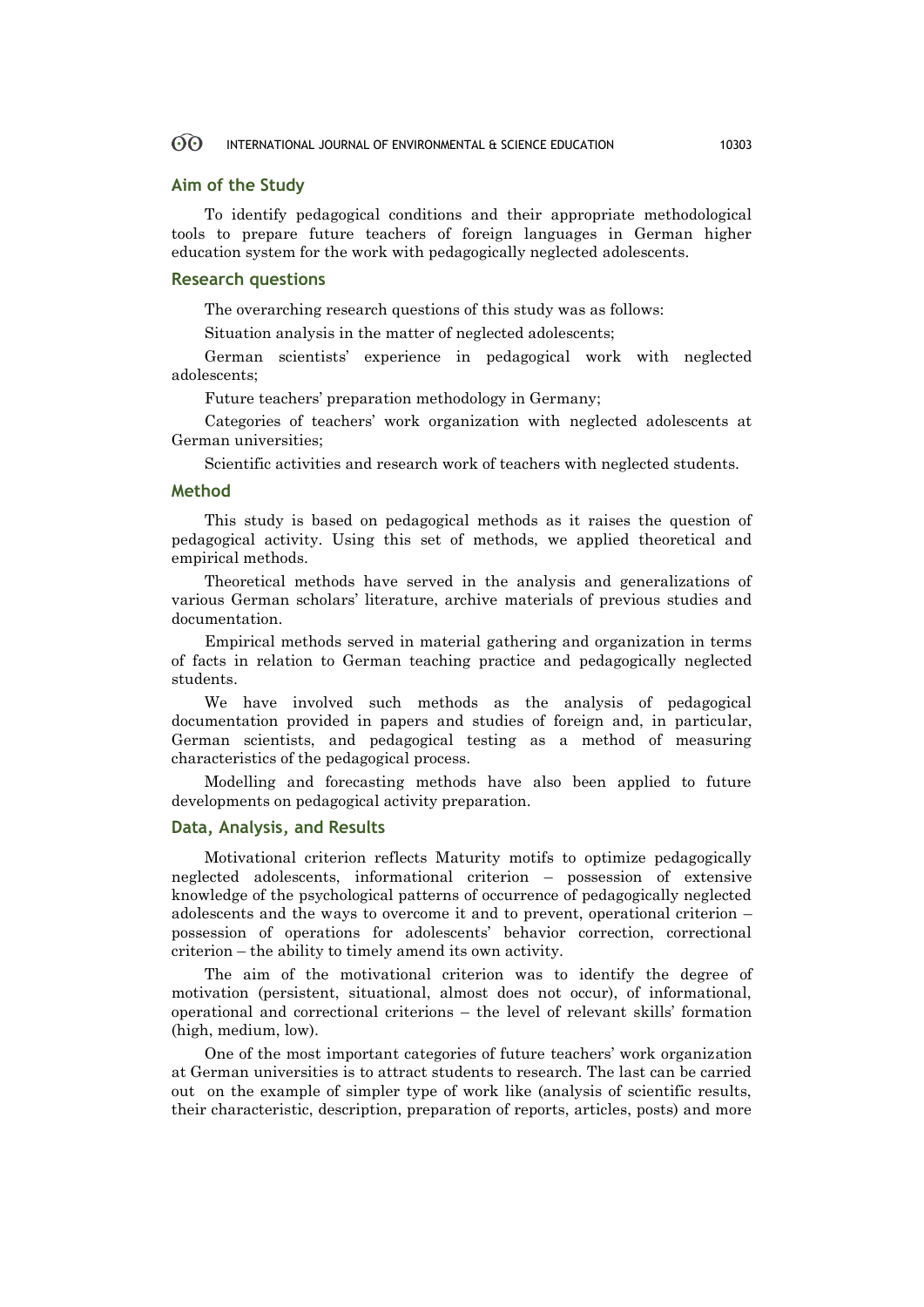complex types like interviewing teachers and parents, conversations, supervision of education and behavior of pupils.

For example, University of Jena has established itself in the context of a variety of school projects development; one of the most famous is the creation of so-called "combined classes" without special educational difficulties for pedagogically neglected adolescents. The number of lessons in Thuringia is 70% compared to other lands.

One of the important means of overcoming the pedagogical neglection in Germany is their attraction to certain types of professional activities. Therefore, the point of the project is to provide a review of the quality of teaching pedagogically neglected adolescents, research cooperation between the schools, various organizations and institutions concerning the participation of adolescents in socially useful work. To do this, it is necessary to connect the various stakeholders not only at the administrative levels, but also at the level of state education department and municipal council of the city of Jena and at individual school level. Students interview educators, school leaders, teachers (including special disciplines), social workers and parents' council.

The research work of students consists of several stages: at the first stage future teachers of foreign languages have to get results by means of semistructured interviews, at the second – to carry out the expertize in working with pupils from teachers, parents, school leaders, at the third – to organize pedagogical supervision of educational cognitive activity of adolescents. The results will not only help to control dynamics of ouoils' behavior changing, but also to offer innovations for integrated lessons implementation, as well as classes, equipment etc.

This approach is one of the models of students' research activity organization, which combines theoretical approach and empirical search for the implementation of combined lessons.

There has been developed and implemented the plan "Thuringia Curriculum -18" aimed to satisfy not only the social expectations of children and young people under the age of 18 years, but their educational aspirations in the context of social life.

A. Ellis (1989) & A. Kraft (1978) urge to classify criteria of readiness assessment in accordance with its structural components, and therefore, to offer the following ones: motivational, informational, operational and correctional.

The transition from school to work is one of the main problems in adolescence; the school institution must support it by implementing targeted training activities for professional orientation.

Adolescents' accompaniment and encouragement for professionally oriented cognitive process and such a transition plan ensuring for educationally neglected adolescents should be individually directed. To do this the competency model was developed by a research project for further adolescents' career selection. This model of competences involves taking self-informed decisions. In the context of designation model, students have the opportunity to study individual professional development of pedagogically neglected adolescents and to establish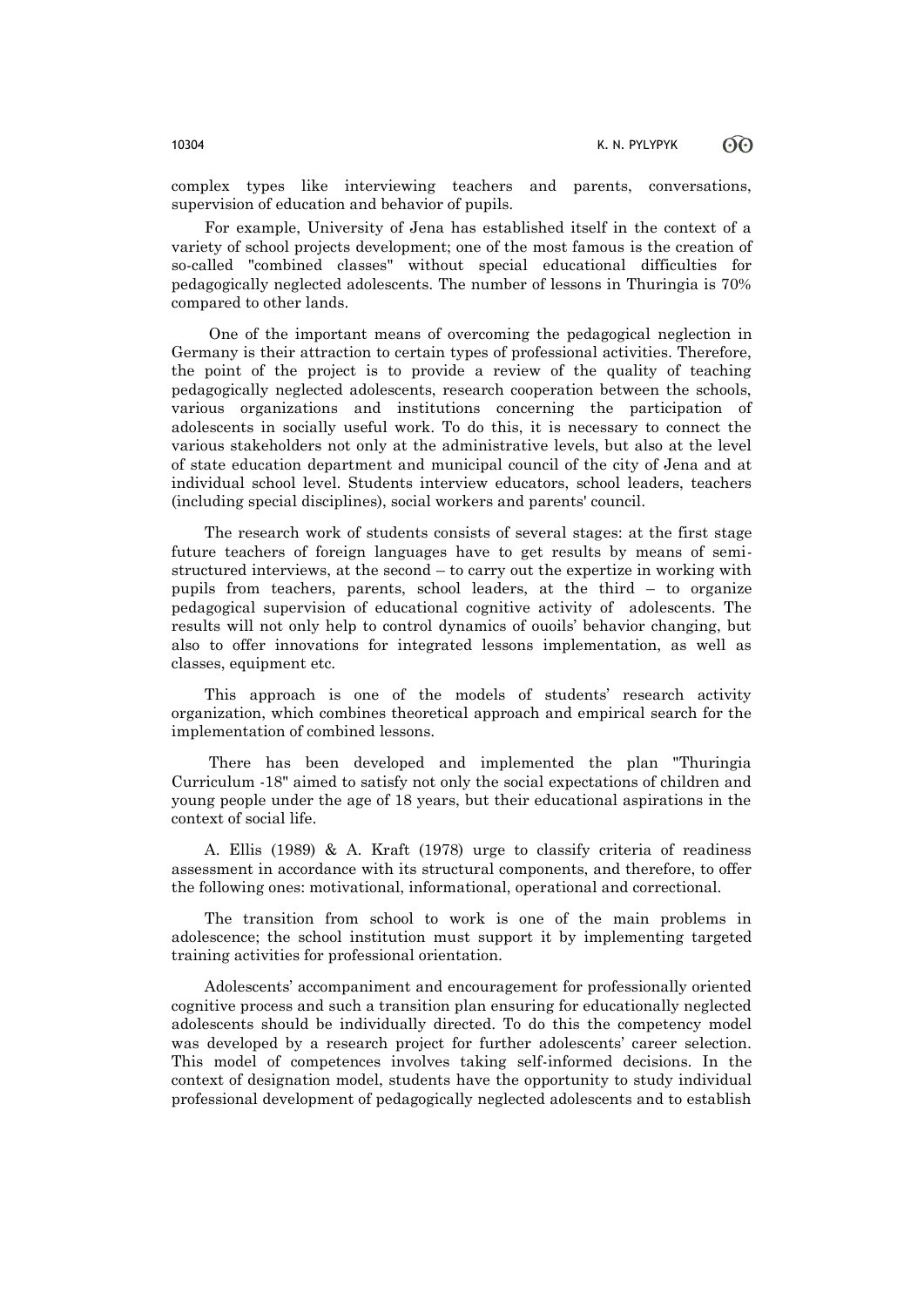#### 60 INTERNATIONAL JOURNAL OF ENVIRONMENTAL & SCIENCE EDUCATION 10305

appropriate measures to support them. Research activity of the future teachers of foreign languages includes the following areas:

– analysis of educational standards, learning objectives and methods for their study and evaluation;

– identifying competencies that teachers must have in order to realize high quality career guidance at school (this can be done on the results of theoretical and empirical research (interviews with experts conceirning definition of main objectives of vocational guidance, discussions with school management)).

– study and characterization of the so-called "implementation model" and strategies how to implant and stabilize the innovative concepts and methods in school practice to overcome pedagogical neglection of adolescents (Bathke, 2008).

In designated activities, future teachers can form their research skills. Scientist explains necessity of forming knowledge of research methods and techniques with regard to the fact that it plays a central role in the process of acquiring knowledge in the field of pedagogy. Students have to possess skills that are specified by certain aspects of research, planning, implementation of empirical studies and evaluation of achieved results. It is a guarantee of reliability and uniqueness of research findings.

The faculty of the University of Jena pays a particular attention to future philologist's methods formation in pedagogically psychological diagnostics. Teachers introduce qualitative and quantitative research methods in education.

The future teachers of foreign languages take part in achieving objectives; the overall objective is to develop their research skills.

Relatively independent work on effective means of working with pedagogically neglected adolescents offer the following areas of the project: "Study of Higher Education", "Higher Education Research of the Teacher", "University Cooperation with the Public Fund", "Cooperation with the University of Maria Montessori Day School", "Analysis of schools' development with high academic achievement", "Teaching and learning in innovative educational institutions of Thuringia."

There was implemented a project to improve learning conditions and quality of teaching, development of coordinated information and consulting services for pedagogically neglected adolescents.

At the University of Heidelberg (Baden-Württemberg), future teachersphilologists get a job on the basis of an independent analysis of scientific sources, as well as the observations of a certain group of adolescents, to evaluate the nature of pedagogical neglect, to determine the risk of developing pedagogical neglect, to explore how to evaluate pedagogical neglect and the level of factors contributing to its development.

For example, in studying the works of scientists, students define the essence of the concepts of "neglect", "risk of well-being", reveal how they differ as fundamentally important concepts in the field of semantic analysis.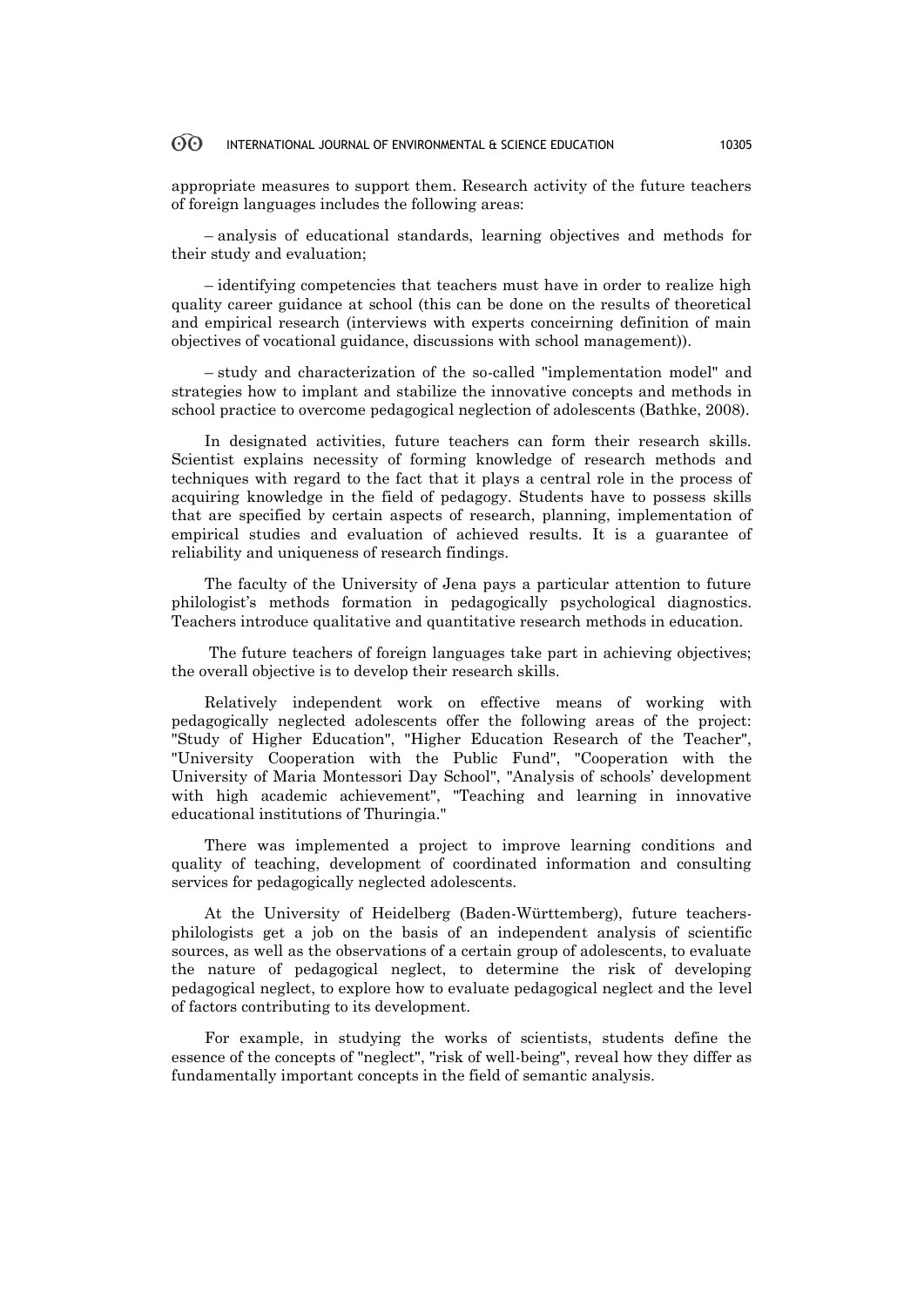The universities of Heidelberg, Freiburg and Munich offer the job, which include the development of parental behavior diagnostic methods.

Students create profiles and evaluate their prognostic capabilities in the aspect of obtaining differentiated and accurate information about the child's well-being risks. Future teachers should make care so they could demonstrate strong evidence as indicators for risk identification.

J. Münder (2007) note that neglect is the most common form of welfare risk of violence – consequence of neglect factor, so far as "neglect" is compared with other forms of welfare risk with minimal scientific attention. That is why students learn prevention programs that start immediately after birth, and screening tools aimed at early detection of pedagogical neglect (Deegener & Körner, 2009).

Another objective of future teachers-philologists is to develop pedagogical tools maintaining the attention of adults towards overcoming pedagogical neglect of children and adolescents.

Students also disclose the essence of the concepts of "risk perception" (providing intuitive processes for determining risk of full development) and "risk monitoring" (continuous diagnostic processes of possibilities of danger for risk prevention).

Early and reliable detection of pedagogically neglected children at an early stage is crucial for their future development. Future teachers must have to offer sets of diagnostic methods for neglect detection.

In addition, students have to prove that parents' mental state can be considered as a possible cause of adolescents' neglect.

The next question that students explore at seminars is what can be considered as a form of lapses in parental care and where unacceptable neglect begins.

Based on these results, future teachers can come to a decision what factors cause the neglect as a prerequisite of pedagogically neglect of a person.

Students analyzed the situation the rough tone of teachers considered as quite acceptable. Future teachers-philologists had to determine the extent to which this type of behavior can be considered as valid, whether or not this type of behavior may be considered as valid in education in general ("rude tone, if there is no beating").

Because of the research, students together with teachers and scientists have concluded that teachers primarily take into account the factor of intensity and frequency of detection of certain parents' disorders in the course of pedagogically neglect diagnosis. For example, isolated cases of responsibilities neglection with low intensity were rated as acceptable. Despite this, neglection endangering the health of the child with high intensity is regarded as unacceptable. Students should have a position to comment on the teacherspractitioners and to put forward their own assessment variant of parents neglect their duties as a prerequisite of pedagogical neglect of adolescent.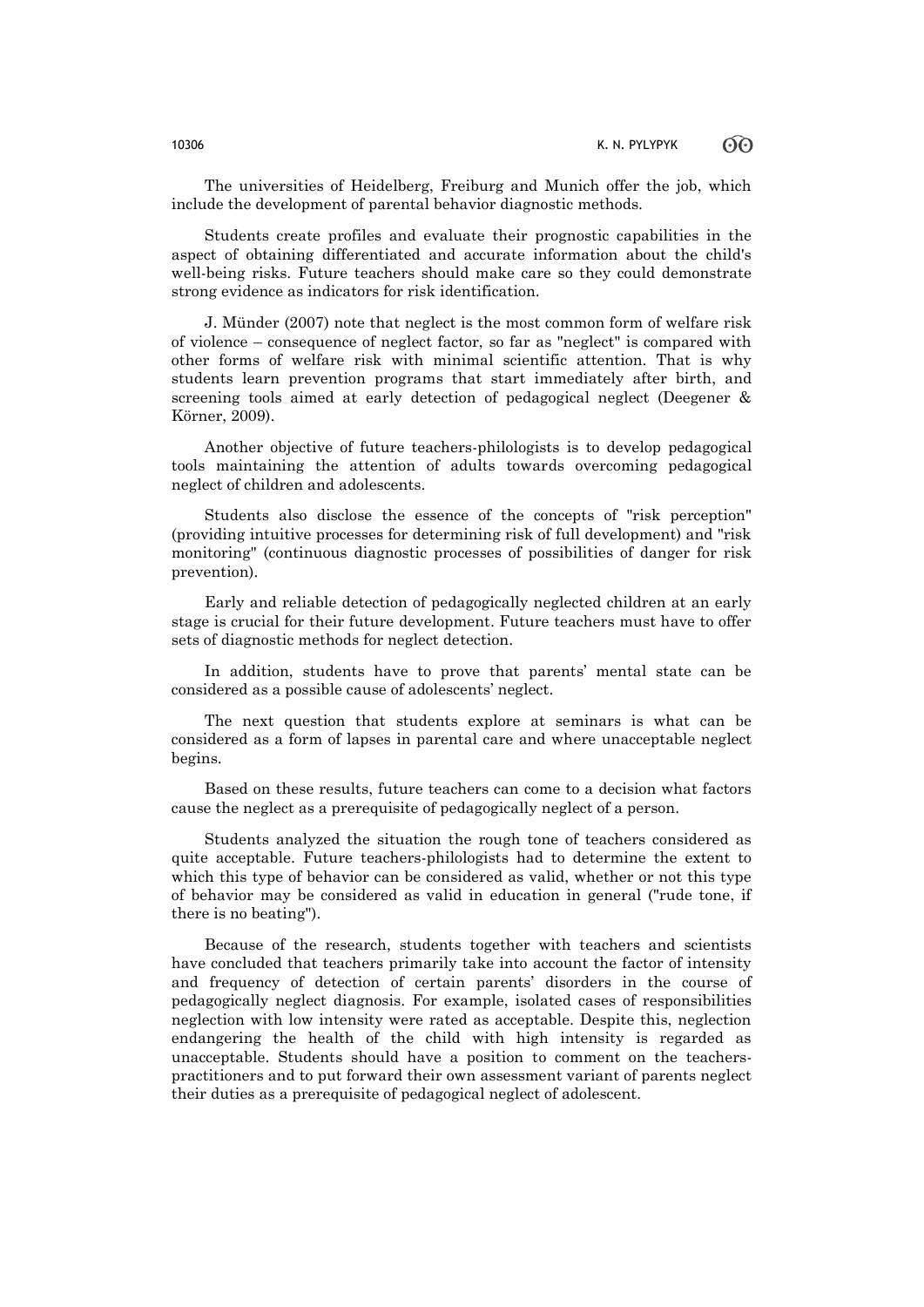#### $\odot$ INTERNATIONAL JOURNAL OF ENVIRONMENTAL & SCIENCE EDUCATION 10307

In addition to research classes, students' critical thinking is more in need to ensure future teachers' effectiveness in the work with pedagogically neglect adolescents.

Enhanced students' critical thinking in solving the problems of pedagogically neglected adolescents and development of effective means of overcoming this problem are the following types of work, as well as the development of means of early and rapid detection of possible neglect. Early diagnosis of pedagogical neglect (which provides assessment in the following areas: adolescents' behavior, interaction between their parents, atmosphere study (microclimate) in the family), also suggests ways to overcome it on a social (school, class) and individual (family) levels presenting the results in the form of guidelines for teachers-practitioners.

Another important area of students' training at German universities for the effective work with pedagogically neglected adolescents is to educate future teachers-philologists' unbiased attitude towards this category of students.

This confirms the need for future teachers' special training for the work with pedagogically neglected adolescents. One of the most important types of German teachers training organization is to develop students' research skills. Recently updated in the format of more simple types (analysis of scientists' results, their characteristics, description, preparation of reports, articles, posts) and more complex types – conductimg independent interviews of teachers and parents, observations of pupils behavior and behavior of their parents in order to develop recommendations on how to improve the behavior, the by terms of consultations, additional training, etc.

Future teachers get a job based on an independent analysis of scientific sources, as well as the observations of a certain group of adolescents, to evaluate the nature of pedagogical neglect and concepts related to this term, to assess the risk of pedagogical neglect, to explore how to evaluate pedagogical neglect.

Students at German universities are actively involved to professional work with pedagogically neglected children and adolescents; it allows enriching their experience and educating non-judgmental attitude towards pedagogically neglected adolescents. This activity takes place as a joint study with the teacher and a self-study to develop and implement the best means of overcoming and prevention of pedagogical neglect adolescents creating psychologically comfortable climate at the class (Deegener & Körner, 2008).

#### **Discussion and Conclusion**

There were defined some scientific approaches among the scientific sources on the studied issue. Such domestic authors as Andruschenko et al. (2003) described theoretical foundations of teacher training and studied the means of enhancing future teachers' cognitively creative activity. Researchers' attention relied mainly on the concept of teachers' preparation. However, we reviewed and analyzed various theories on teaching and approach to this process relying on the work with pedagogically neglected adolescents.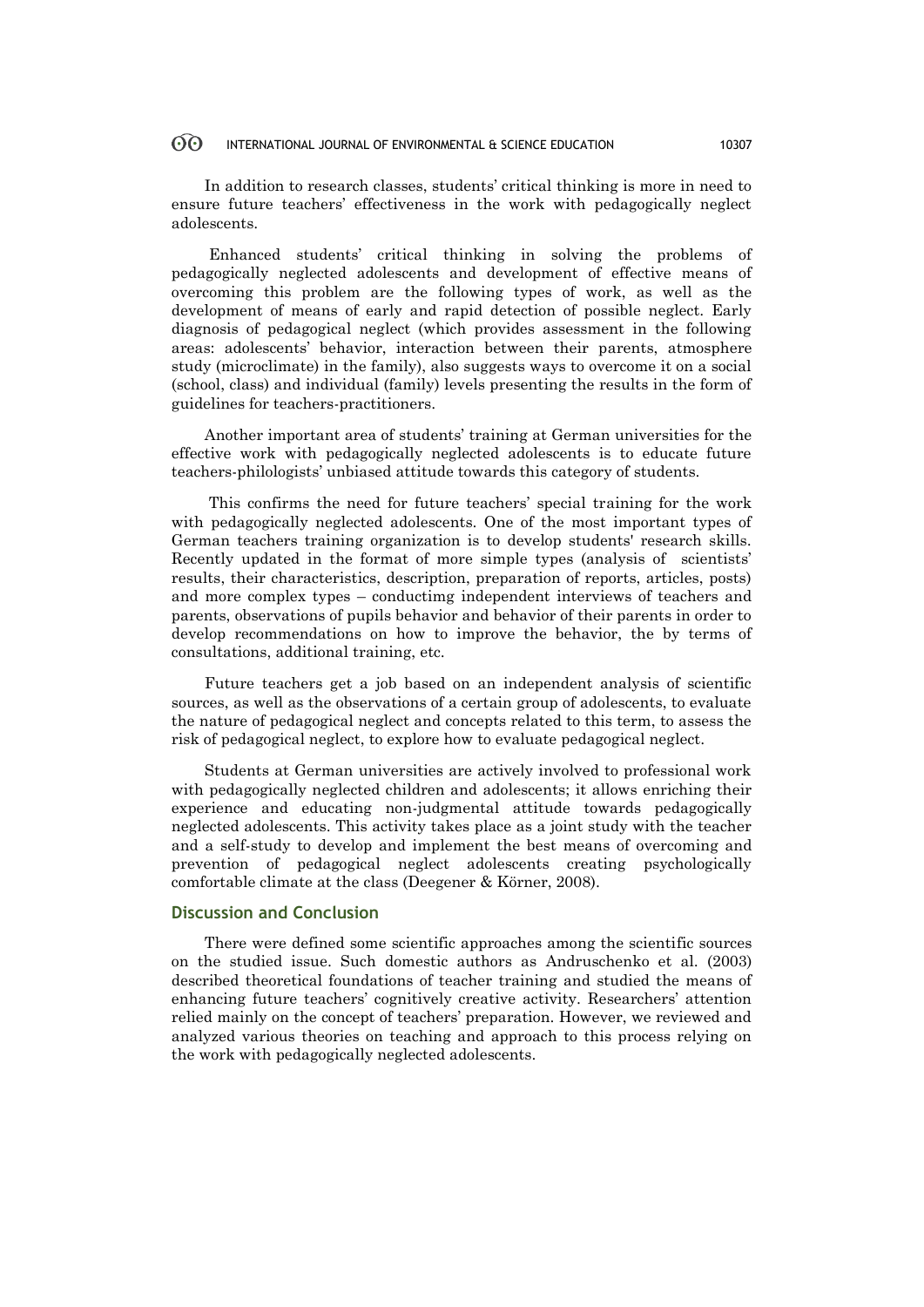The issue of teacher performance in Western Europe and Germany, as well as their preparation, was studied among foreign scientists such as Bastian P., Diepholz A. & Lindner E. (2009), Bathke S. A. (2009), Deegener G. (2009) etc.

However, along with these works and studies it is required to analyze and to study the experience of teachers and students preparation for work with pedagogically neglected adolescents on the example of German universities. This issue has been the central in our study.

Thus, the analysis of generalized positive achievements of German higher education institutions on the issue of students' preparation for the work with pedagogically neglected adolescents highlights the need of extension of the system of pedagogical conditions: formation of research abilities of future teachers-philologists in pedagogical activity, activation of students' critical thinking as a basis for assessment and introduction of effective means of working with pedagogically neglected adolescents; enrichment of practical experience in the work with pedagogically neglected students and raise an unbiased attitude to pedagogically neglected adolescents.

#### **Implications and Recommendations**

The experience of German scientists in self-development and skills' development of academic staff to conduct relationship with pedagogically neglected adolescents has been studied for the first time.

Granted in the study analysis of various tools and methods of students' and teachers' preparation for the work with pedagogically neglected adolescents in German higher education system gives the opportunity to argue that critical thinking formation in future teachers-philologists is crucial in this aspect, along with the enrichment of their practical experience in the work with educationally neglected students.

The research allows studying the importance of the issues on the territory of other states. Germany's development and progress is undeniable and makes it possible to introduce similar to German methodology at other universities around the world. The problem of pedagogically neglected students is developing; this serves as motivation for further research and implementation of new approaches to its elimination.

#### **Disclosure statement**

No potential conflict of interest was reported by the authors.

### **Notes on contributors**

**Katherine N. Pylypyk** holds a PhD and now is a Senior Lecturer of the Department of German Philology, Odessa I. I. Mechnikov National University, Odessa, Ukraine.

#### **References**

Andruschenko, V. P., Zyazyun, I. A., Kremen, V. G. et al. (2003). Continuous vocational education: philosophy, pedagogical paradigms, forecast: Monograph. Kiev: Scientific opinion.

- Bastian, P., Diepholz, A. & Lindner, E. (2008). *Frühe Hilfen und soziale Frühwarnsysteme. Reihe Soziale Praxis.* Münster: Waxmann.
- Bathke, S. A. (2008). *Arbeitshilfe zur Umsetzung des Kinderschutzes in der Schule.* Münster: Beiträge zur Qualitätsentwicklung. Heft 9.